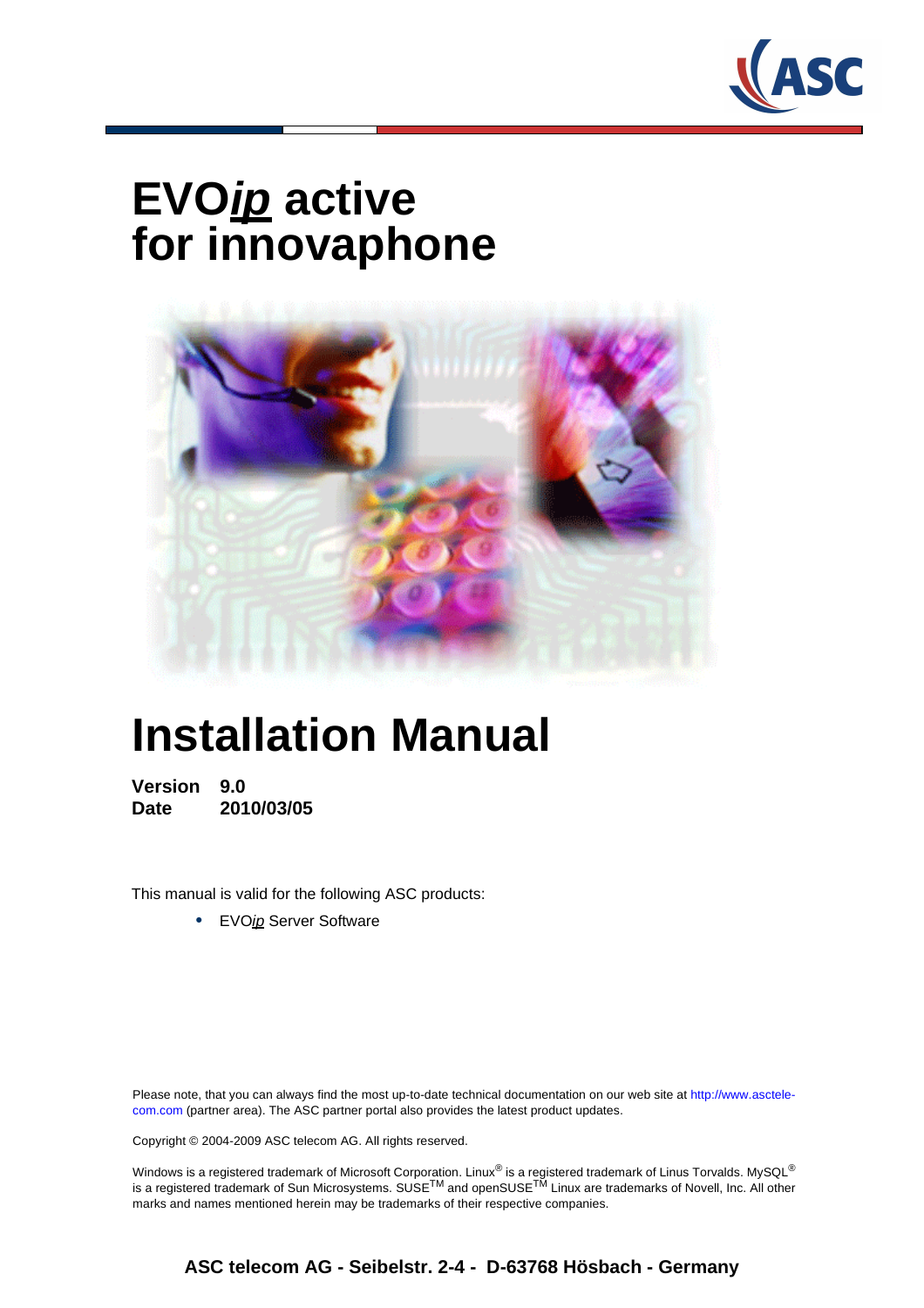

| $\mathbf 1$    |  |
|----------------|--|
| 1.1            |  |
| $\overline{2}$ |  |
| 2.1            |  |
| 2.2            |  |
| 2.2.1          |  |
| 2.2.2          |  |
| 3 <sup>7</sup> |  |
| 3.1            |  |
| 3.1.1          |  |
| 3.1.1.1        |  |
| 3.1.2          |  |
| 3.2            |  |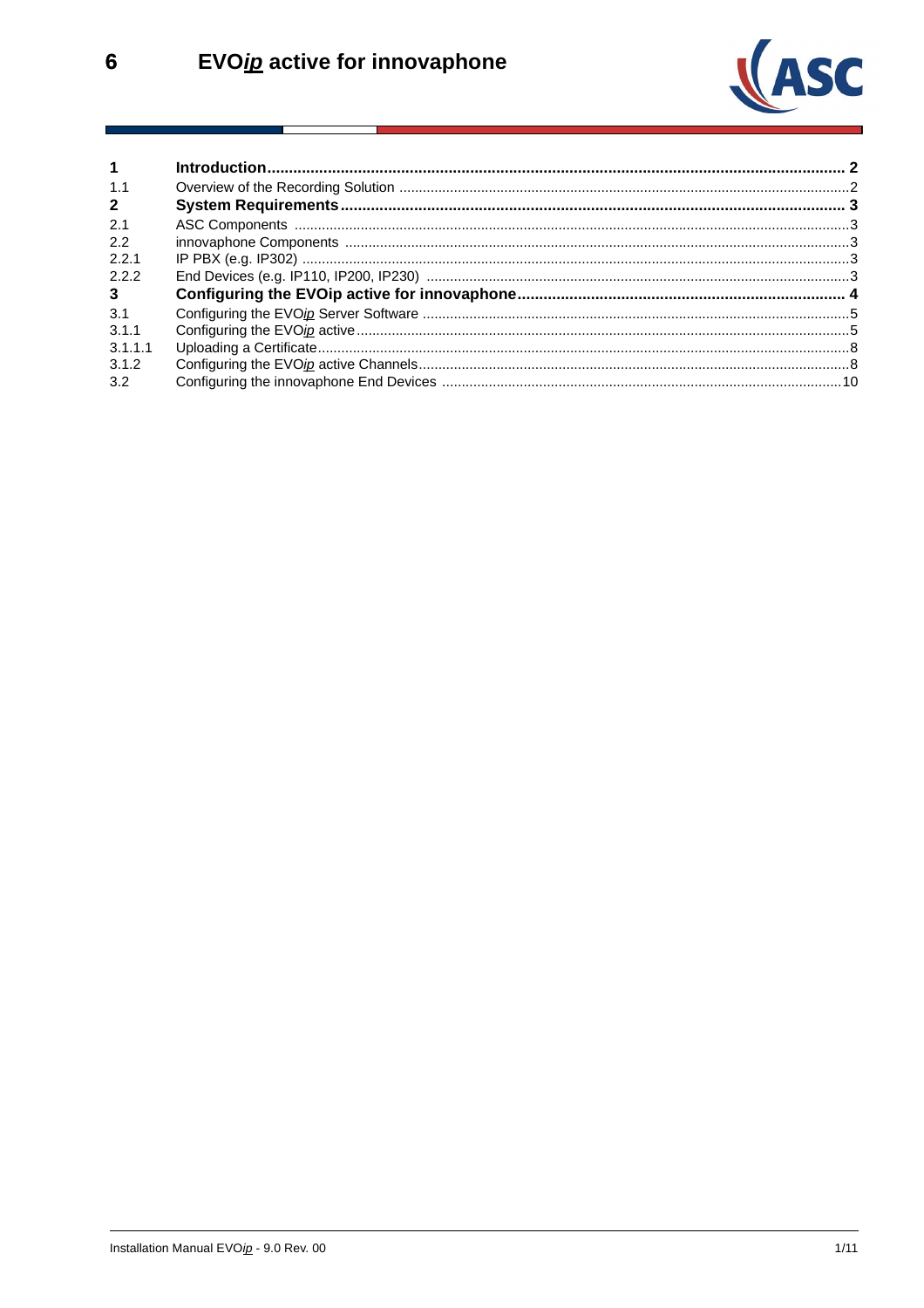

#### <span id="page-2-0"></span>**1 Introduction**

This manual describes the settings necessary for operating the VoIP recording integration "EVOip active for innovaphone".

#### **HINT**

The operation of the ASC EVOip recorder in an innovaphone SIP environment requires firmware version 7.0 or higher in the end devices of in the innovaphone PBX as well as in the innovaphone end devices. If you have questions about the compatibility, please contact your innovaphone sales partner in advance.

#### <span id="page-2-1"></span>**1.1 Overview of the Recording Solution**

The ASC recording solution "EVOip active for innovaphone" is an active voice over IP recording solution in the innovaphone environment.

The recorder is logged on at the PBX as a SIP end point. If a call is to be recorded, a conference is set up to the recorder. The tagging of additional call data (own phone number, partner phone number, call direction) is done by analyzing the SIP protocol. The partnership with innovaphone has brought about a unique VoIP recording solution. The following powerful recording functions have been integrated in innovaphone phones:

- **•** Automated recording as soon as a call is made on this phone.
- **•** Recording control by press of a key (record on demand). The recording is started and stopped by pressing a key on the phone.
- The user is informed via the phone display if a call is recorded.
- **•** Automated detection, decryption and recording of encrypted calls if encryption has been activated on the end device to be recorded (independent of the selected transport protocol).

The figure below shows the schematic setup of the recording solution.



Fig. 1 - Overview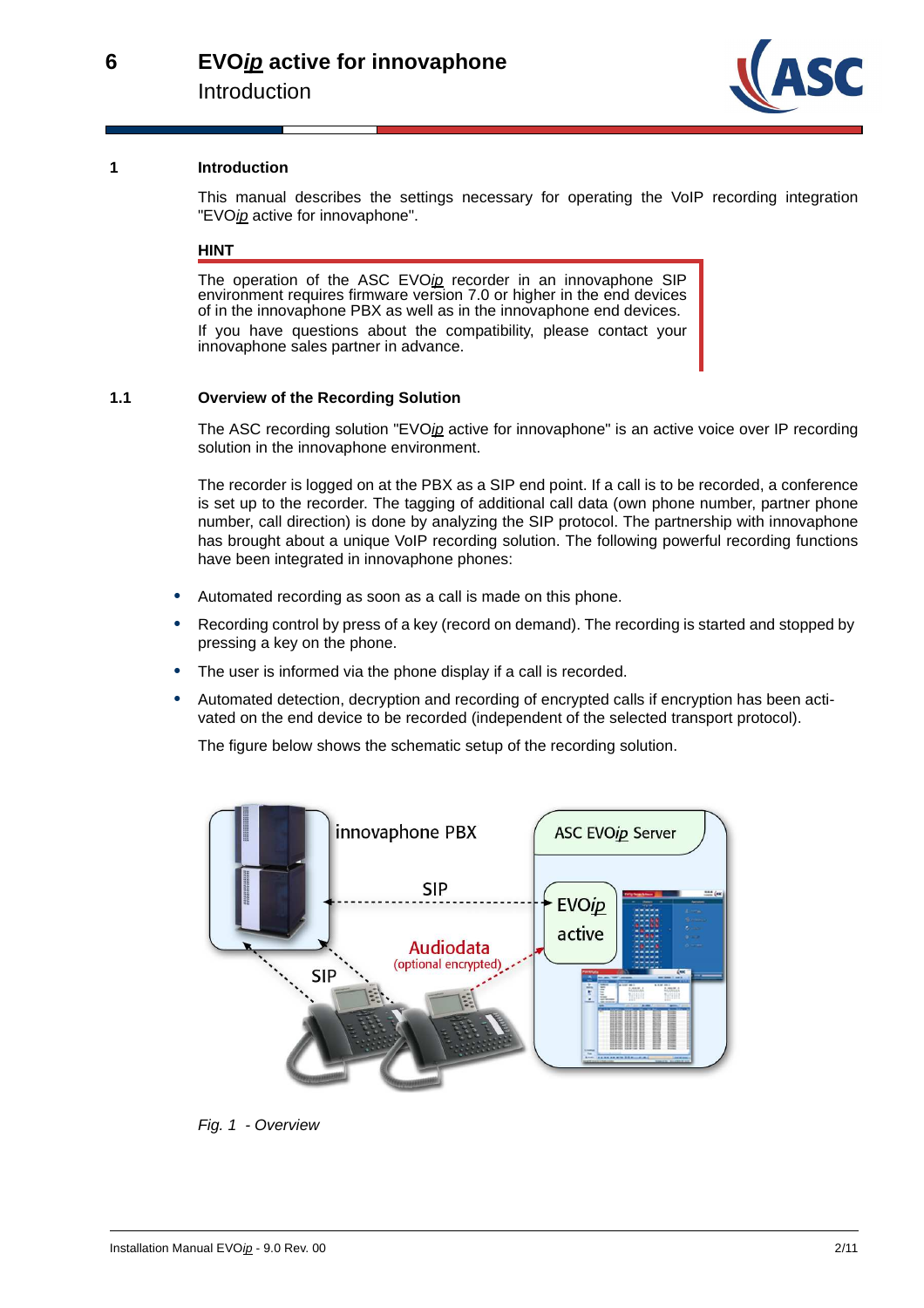## **EVOip active for innovaphone 6** System Requirements



- <span id="page-3-0"></span>**2 System Requirements**
- <span id="page-3-1"></span>**2.1 ASC Components**

**Recorder**

| Version  | Version 9.0 or higher                                                                                                             |  |  |  |  |  |
|----------|-----------------------------------------------------------------------------------------------------------------------------------|--|--|--|--|--|
| Licenses | Licenses for the product EVOip active for innovaphone are<br>required. This license also covers the recording of encrypted calls. |  |  |  |  |  |

- <span id="page-3-2"></span>**2.2 innovaphone Components**
- <span id="page-3-3"></span>**2.2.1 IP PBX (e.g. IP302)**

**Version** Version 7.0 or higher

<span id="page-3-4"></span>**2.2.2 End Devices (e.g. IP110, IP200, IP230)** 

**Version** Version 7.0 or higher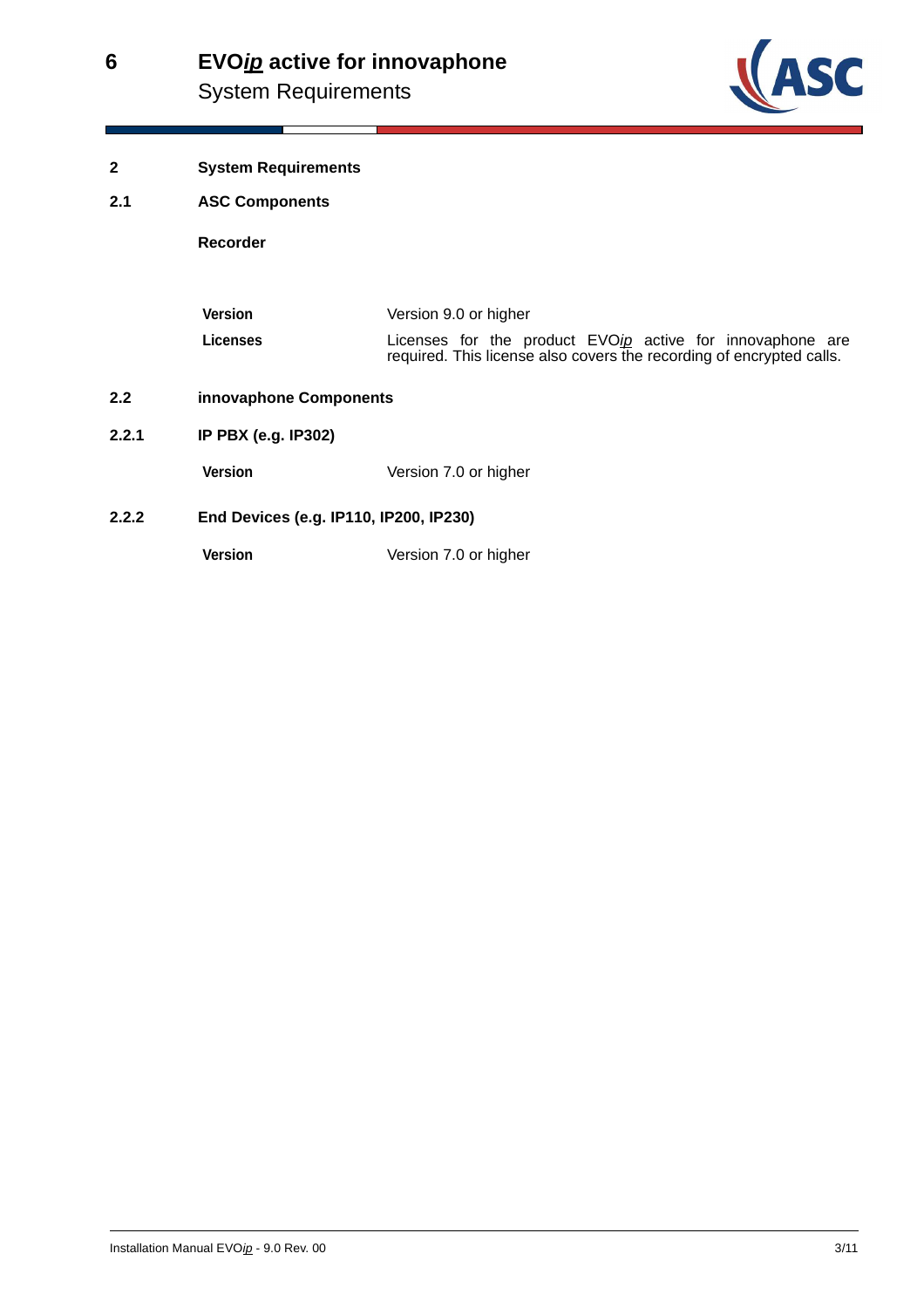

#### <span id="page-4-0"></span>**3 Configuring the EVOip active for innovaphone**

**6**

To operate the EVOip active in an innovaphone environment, the recorder has to be registered as a SIP end device at the innovaphone PBX.

For this purpose, a SIP subscriber has to be created on the innovaphone PBX with a phone number and the desired protocol parameters. The parameters specified in the PBX have to be considered in the recorder configuration (see below). It is not necessary to configure special recording settings on the PBX.

- 1. Connect to your PBX via the Internet browser and log on using your user name and password (standard values for IP302: admin and ip302).
- 2. Select the PBX on the left and click the Objects field in the menu bar at the top. To create a new subscriber (user) click new.



Fig. 2 - innovaphone IP302: PBX Subscriber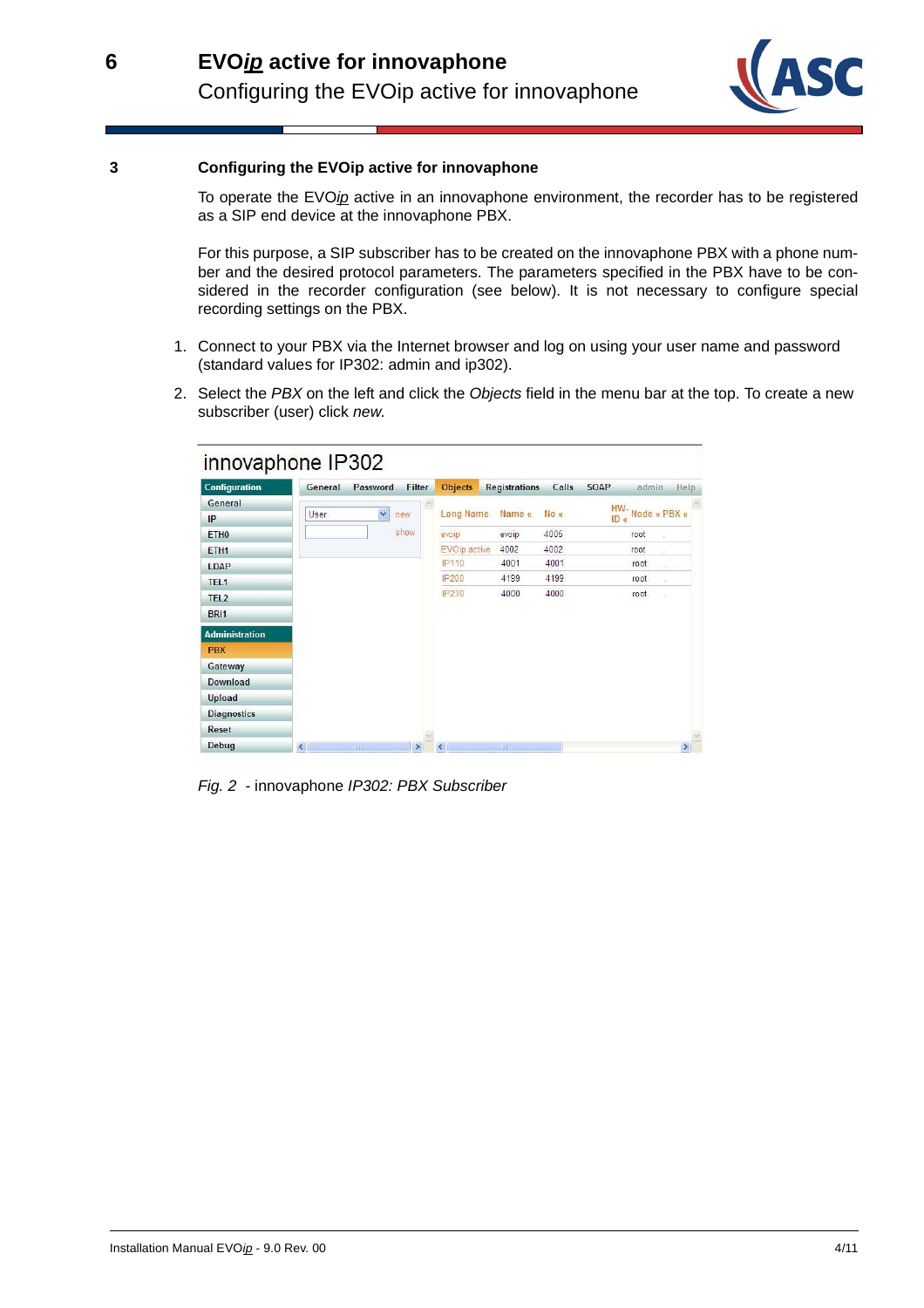

3. Enter the desired data for the recorder in the configuration mask. Enter the same value for Name and Number (e.g. 4002). This value also has to be entered ASC DataManager in the EVOip active configuration in the field Extension (see section [3.1.1 - Configuring the EVOip active](#page-5-1)).

| Long Name                                                     | EVOip active            | Display Name            | 4002                                |                           |  |
|---------------------------------------------------------------|-------------------------|-------------------------|-------------------------------------|---------------------------|--|
| Name                                                          | 4002                    | <b>Number</b>           | 4002                                | $Critical \ \blacksquare$ |  |
| Password                                                      |                         | retype Password         |                                     |                           |  |
| Hardware ID                                                   |                         |                         |                                     |                           |  |
| Node                                                          | root $\vee$             | Hide from LDAP          | $\Box$                              |                           |  |
| <b>PBX</b>                                                    | Y                       | Local                   |                                     |                           |  |
| Send Number                                                   |                         | <b>URL</b>              |                                     |                           |  |
| Group Indications                                             | $\checkmark$            |                         |                                     |                           |  |
| Config Template                                               | v                       |                         |                                     |                           |  |
| $\mathsf{\Gamma}$ Config                                      |                         |                         |                                     |                           |  |
| Filter                                                        | $\overline{\mathbf{v}}$ | <b>Diversion Filter</b> | $\checkmark$<br>Reject ext. Calls [ |                           |  |
| <b>Twin Phones</b><br>Response Timeout<br>Busy On  Calls<br>П |                         |                         |                                     |                           |  |
| No Inband Disconnect □                                        |                         |                         |                                     |                           |  |
| <b>DECT</b>                                                   |                         |                         |                                     |                           |  |
| Gateway                                                       |                         |                         |                                     |                           |  |
| <b>IPEI</b>                                                   |                         |                         |                                     |                           |  |
| AC(Access Code)                                               |                         |                         |                                     |                           |  |
| Help<br>OK<br>Delete<br>Apply<br>Cancel                       |                         |                         |                                     |                           |  |
|                                                               |                         |                         |                                     |                           |  |

Fig. 3 - innovaphone IP302: PBX – Subscriber Settings

Further information about the configuration of a subscriber on a innovaphone PBX is provided in the user manual of the innovaphone PBX.

#### <span id="page-5-0"></span>**3.1 Configuring the EVOip Server Software**

To operate the EVOip active in an innovaphone environment, the following basic settings in the ASC DataManager are required.

- **•** [3.1.1 Configuring the EVOip active](#page-5-1)
- **•** [3.1.2 Configuring the EVOip active Channels](#page-8-1)

# <span id="page-5-1"></span>**3.1.1 Configuring the EVOip active**

From the start screen of the EVOip Server Software, launch the ASC DataManager.

In the ASC DataManager, open the Configuration submenu in the hierarchical structure on the left-hand side of the window, and select the item System. From the System window on the righthand side, select the EVOip active tab.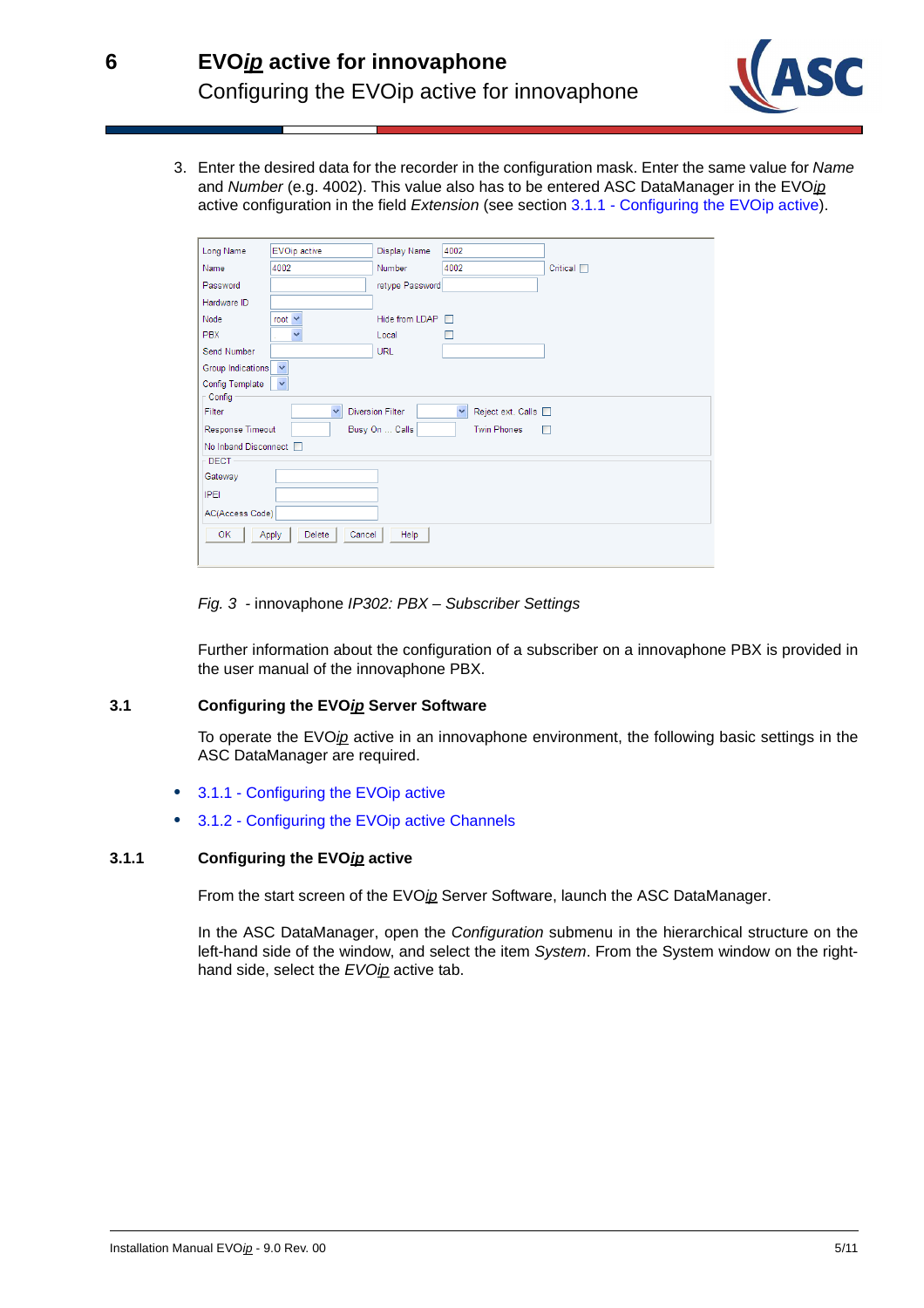

Click the plus sign of the entry Registrar1 and set the parameters as follows:

| <b>Parameter</b> | Value                                                                                                                                                      |  |  |  |  |
|------------------|------------------------------------------------------------------------------------------------------------------------------------------------------------|--|--|--|--|
| <b>IpAddress</b> | IP address of the innovaphone PBX                                                                                                                          |  |  |  |  |
| <b>Expires</b>   | If required, you can adapt the expiry time of the<br>registration in seconds to the value set in the<br>innovaphone PBX (default value of the PBX: 120 s). |  |  |  |  |





Fig. 4 - ASC DataManager: Menu Configuration - System - EVOip active - Registrar1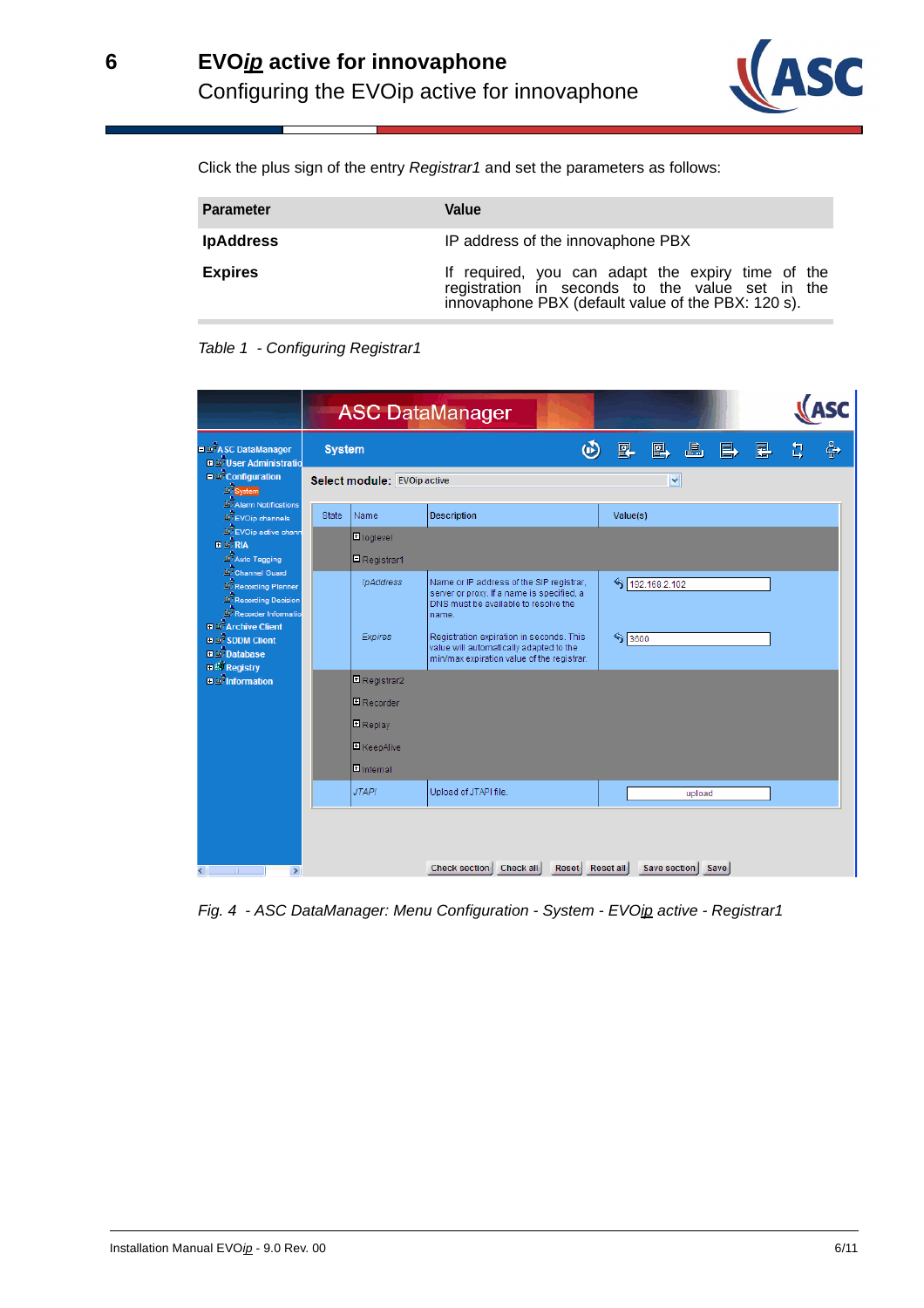

Click the plus sign of the entry Recorder and set the parameters as follows:

| <b>Parameter</b>          | Value                                                                                                                                                                                                                                                                                                                                                               |  |  |  |  |
|---------------------------|---------------------------------------------------------------------------------------------------------------------------------------------------------------------------------------------------------------------------------------------------------------------------------------------------------------------------------------------------------------------|--|--|--|--|
| <b>Extension</b>          | Phone number of the recorder configured in the<br>innovaphone PBX beforehand (e.g. 4002).                                                                                                                                                                                                                                                                           |  |  |  |  |
| <b>LocallpAdress</b>      | Select the IP address of the recorder used for SIP<br>registration on the PBX and for recording (all active<br>network interfaces are available).                                                                                                                                                                                                                   |  |  |  |  |
| <b>LocalSipPort</b>       | 5060                                                                                                                                                                                                                                                                                                                                                                |  |  |  |  |
| <b>SipTransport</b>       | Select the desired transport protocol. It has to be<br>identical with the protocol selected on the innovaphone<br>PBX. If you wish a certificate check in the TLS protocol,<br>disable the field DisableCertCheck. Please note that an<br>appropriate root certificate is required on the recorder in<br>this case (see section 3.1.1.1 - Uploading a Certificate). |  |  |  |  |
| <b>Registration</b>       | Registrar1                                                                                                                                                                                                                                                                                                                                                          |  |  |  |  |
| <b>DigestAuthUser</b>     | If SIP authentication is enabled in the innovaphone<br>PBX, the "SIP Digest Authentication User" entered in<br>the innovaphone PBX has to be entered here.                                                                                                                                                                                                          |  |  |  |  |
| <b>DigestAuthPassword</b> | If SIP authentication is enabled in the innovaphone<br>PBX, the "SIP Digest Authentication Password" entered<br>in the innovaphone PBX has to be entered here.                                                                                                                                                                                                      |  |  |  |  |
|                           |                                                                                                                                                                                                                                                                                                                                                                     |  |  |  |  |

Table 2 - Configuring the Recorder

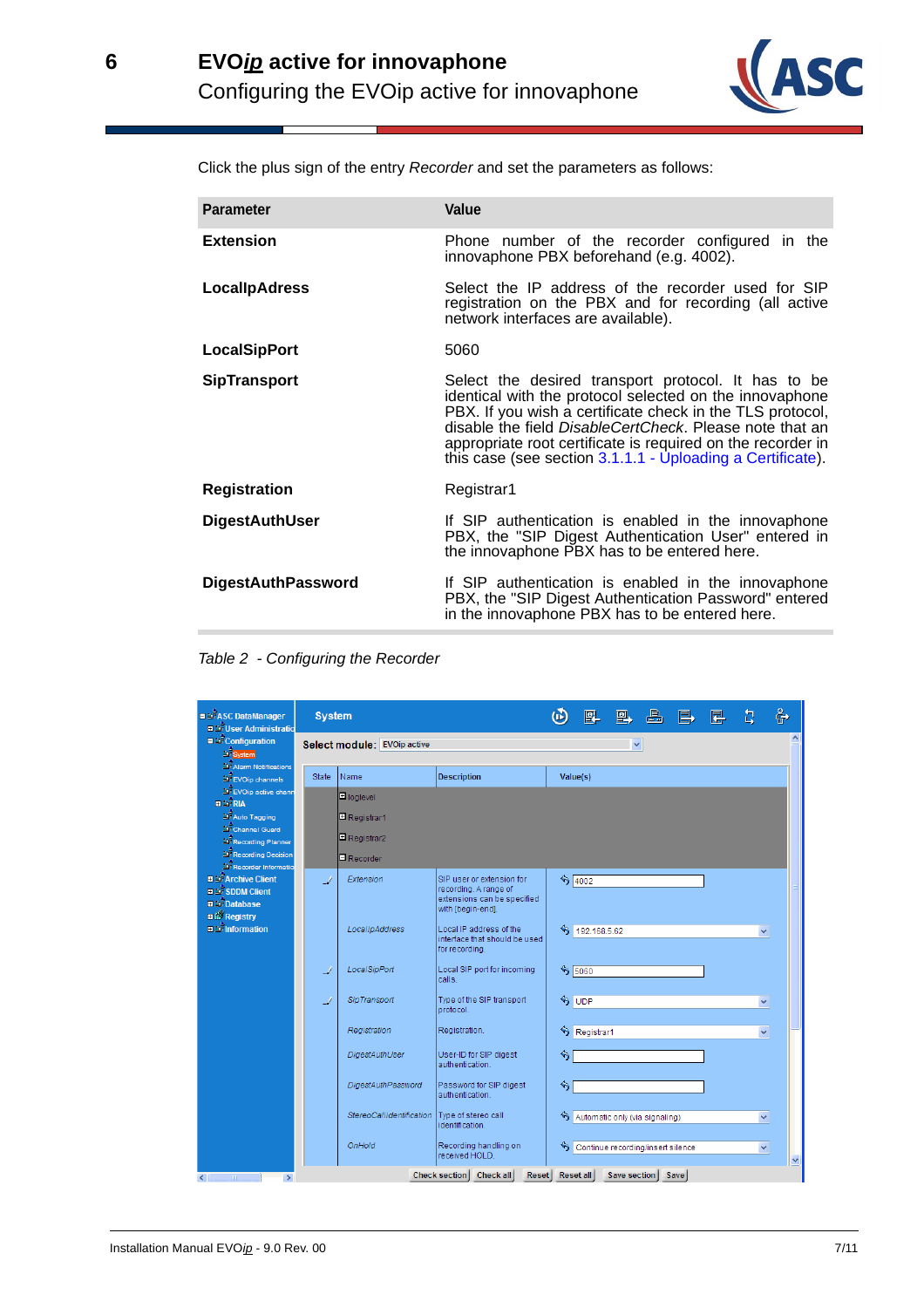

Fig. 5 - ASC DataManager: Menu Configuration - System - EVOip active - Recorder

Click the plus sign of the entry Recorder - Tagging and set the parameter as follows:

| <b>Parameter</b>          | Value                                                                                                                                                                  |
|---------------------------|------------------------------------------------------------------------------------------------------------------------------------------------------------------------|
| <b>PartnerPhoneNumber</b> | Diversion-Header<br>This innovaphone-specific setting tags the partner<br>number and the call direction (incoming or outgoing) in<br>addition to the own phone number. |

Table 3 - Configuring the Recorder - Tagging

| <b>El Tagging</b>     |                                                                                                                         |                                                     |
|-----------------------|-------------------------------------------------------------------------------------------------------------------------|-----------------------------------------------------|
| <b>OwnPhoneNumber</b> | SIP-Header that contains the<br>own phone number. Unless<br>in special cases. From-<br>Header should be used.           | From-Header<br>$\checkmark$                         |
| PartnerPhoneNumber    | SIP-Header that contains the<br>partner phone number.<br>Unless in special cases, this<br>information is not available. | Diversion-Header (Innovaphone only)<br>$\checkmark$ |
| SipHeaderTagging      | Enable tagging of additional<br>data contained in SIP-<br>ExtensionHeader of the<br><b>INVITE</b> message.              | $\gamma_{\text{No}}$<br>$\checkmark$                |

Fig. 6 - ASC DataManager: Menu Configuration - System - EVOip active - Recorder - Tagging

Click the Save button to store your configuration.

#### **HINT**

By default, codecs G.711 A-Law, G.711 µ-Law and G.729 are supported.

## <span id="page-8-0"></span>**3.1.1.1 Uploading a Certificate**

If a certificate check is to be done in the case of TLS, an appropriate root certificate (according to Standard X.509v3 in the file format .pem) has to be copied manually to the recorder in the directory mentioned below, and the EVOip active service has to be restarted manually.

Linux /usr/asc/bin/ip active

**Windows** depending on the setup, e.g. C:\Programs\ASC\EVOLUTION\bin\ip\_active

#### <span id="page-8-1"></span>**3.1.2 Configuring the EVOip active Channels**

From the start screen of the EVOip Server Software, launch the ASC DataManager.

In the ASC DataManager, open the Configuration submenu in the hierarchical structure on the left-hand side of the window, and select the item EVOip active channels.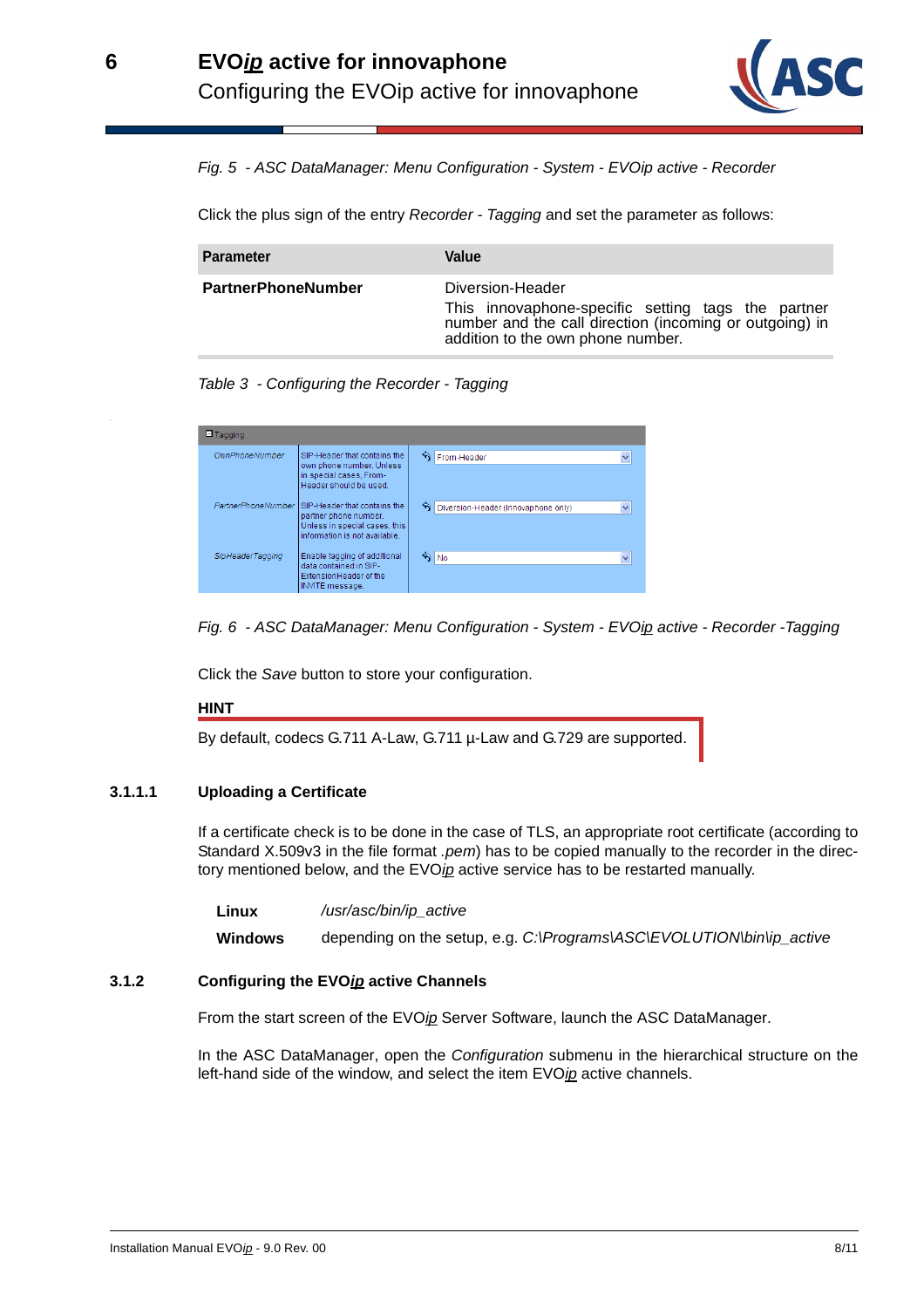

In the channel list, select the channel DYNAMIC VOIP CHANNEL and configure the parameters as follows.

| <b>Parameter</b>       | Value                                     |
|------------------------|-------------------------------------------|
| <b>RecordStartMode</b> | <b>CONNECT</b> (Conversation detection)   |
| <b>RecordStopMode</b>  | - (Use the triggers from recording start) |
| <b>StorageMode</b>     | DIRECT_STORAGE (Store immediately)        |
| InputType1             | DYNAMIC AUDIO STREAM                      |

Table 4 - Configuring the DYNAMIC VOIP CHANNEL



Fig. 7 - ASC DataManager: Menu Configuration – Configuration EVOip active Channels (DYNAMIC VOIP CHANNEL)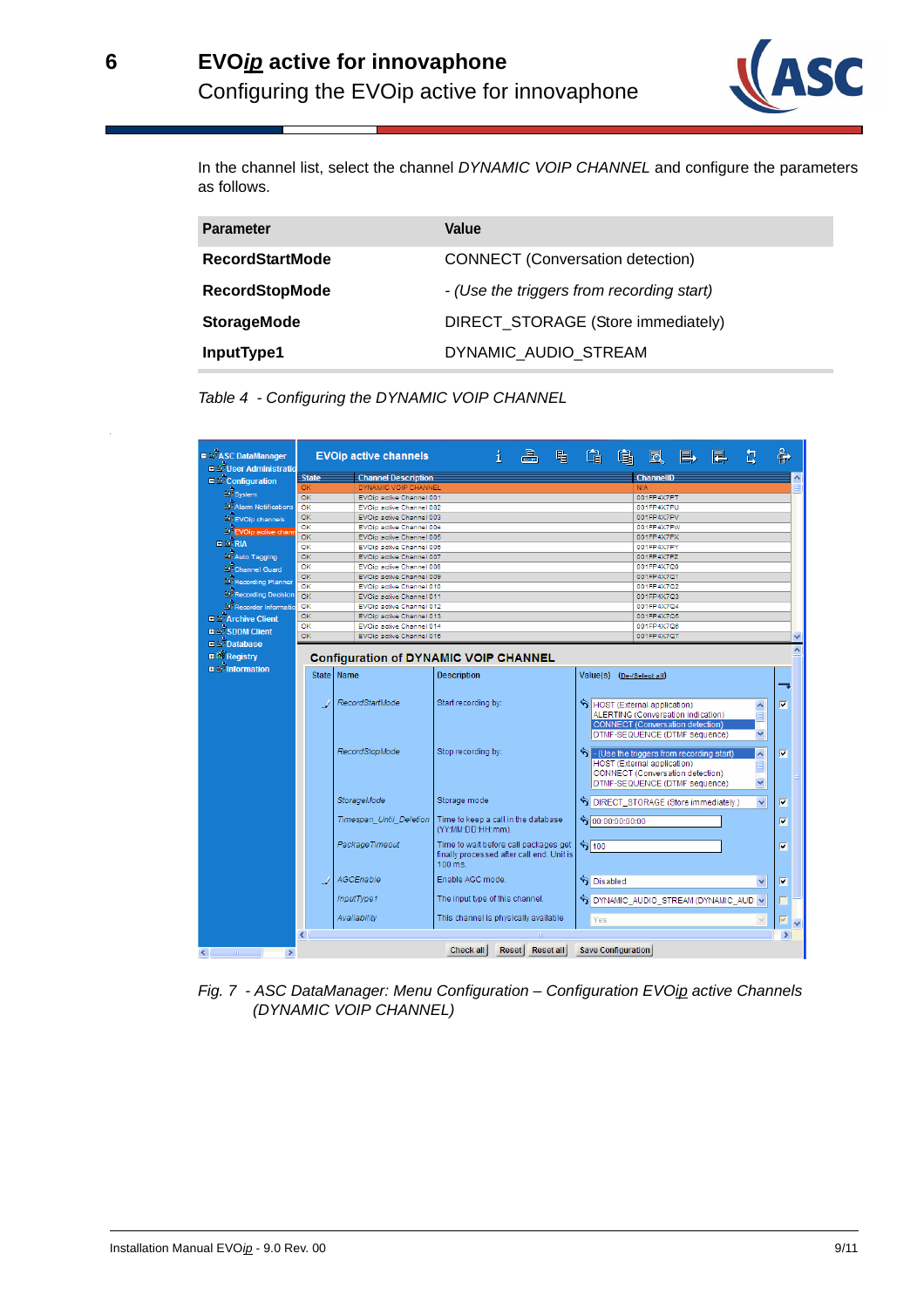

In the channel list, select the active channel to be configured and set the parameter as follows.

| Parameter  | Value          |
|------------|----------------|
| InputType1 | <b>DYNAMIC</b> |

Table 5 - Configuring the Active Channels



Fig. 8 - ASC DataManager: Menu Configuration – Configuration EVOip active Channels (EVOip active Channel)

Repeat these settings for all further channels.

Click the Save button to store your configuration.

You can find further information, e.g. about the configuration of static channels, in the Installation Manual of the ASC DataManager (06\_Basic\_Configuration - MARATHON EVOLUTION\_Product\_Family) - Chapter 3.5 - Configuration - EVOip active Channels.

#### **HINT**

To check your configuration, you can carry out a simple function test by making a phone call to the recorder. The recording should start now.

#### <span id="page-10-0"></span>**3.2 Configuring the innovaphone End Devices**

Depending on the end device type, the configuration of the end devices may vary. In this example, an innovaphone IP230 end device was used. Please proceed as follows:

- 1. Connect to your end device via the Internet browser and log on using your user name and password (standard values for IP230: admin and ip230).
- 2. Select the desired registration (1 to 6) on the left and click the Recording field in the menu bar at the top.